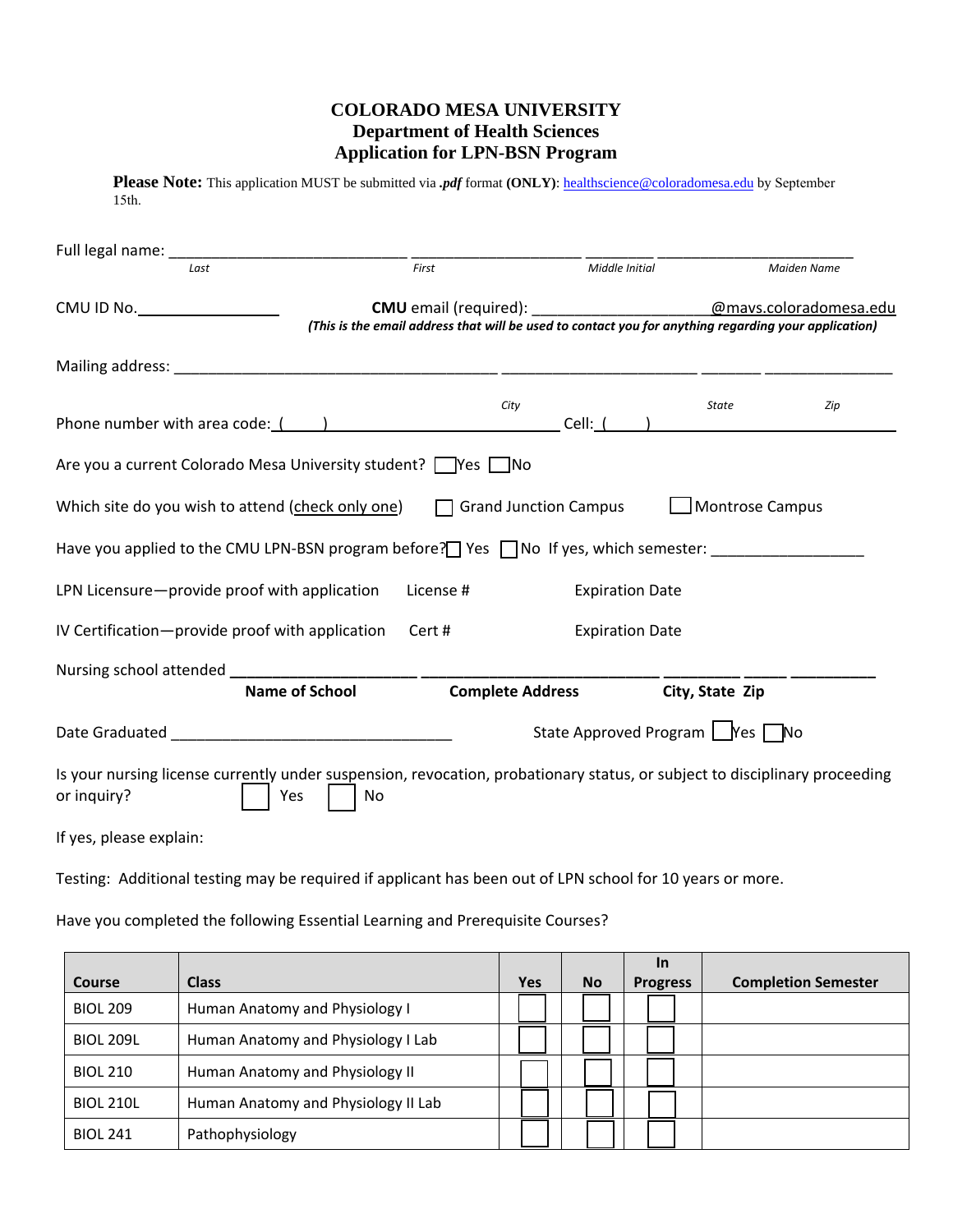| Natural<br>Sciences<br>course<br>with Lab | Any Natural Sciences Course with Lab<br>(Microbiology is recommended)           |  |  |
|-------------------------------------------|---------------------------------------------------------------------------------|--|--|
| <b>ENGL 111</b>                           | <b>English Composition</b>                                                      |  |  |
| <b>ENGL 112</b>                           | <b>English Composition</b>                                                      |  |  |
| <b>ESSL 200</b>                           | <b>Essential Speech</b>                                                         |  |  |
| <b>ESSL 290</b>                           | <b>Maverick Milestone</b>                                                       |  |  |
| <b>ESSL</b>                               | <b>Fine Arts</b>                                                                |  |  |
| <b>ESSL</b>                               | History                                                                         |  |  |
| <b>ESSL</b>                               | Humanities                                                                      |  |  |
| <b>ESSL</b>                               | <b>Natural Science</b>                                                          |  |  |
| KINA 1XX                                  | <b>Activity Course</b>                                                          |  |  |
| <b>KINE 100</b>                           | <b>Health and Wellness</b>                                                      |  |  |
| MATH 110 or<br>higher                     | <b>College Mathematics</b>                                                      |  |  |
| Social and<br>Behavioral<br>Sciences      | Any Social and Behavioral Sciences Class                                        |  |  |
| <b>PSYC 233</b>                           | Human Growth and Development                                                    |  |  |
| STAT 200 or<br>215                        | Probability & Statistics or<br><b>Statistics for Social/Behavioral Sciences</b> |  |  |

Healthcare Experience: (If student has proof of working as an LPN at some point within 6 months of application to the LPN-BSN program, student will receive extra points in the application process. Proof of employment is required to receive extra points.) Examples of proof that will be accepted include: pay stub from **employer, letter from employer on official letterhead.** 

| Dates employed |           |                                  |                         |
|----------------|-----------|----------------------------------|-------------------------|
| From           | <b>To</b> | Name and location where employed | <b>Duties (briefly)</b> |
|                |           |                                  |                         |
|                |           |                                  |                         |
|                |           |                                  |                         |
|                |           |                                  |                         |

The admissions committee reserves the right to select the applicants who shall be admitted. Acceptance is contingent upon receipt of all required application materials by email by the Department of Health Sciences and the completion of all essential learning and prerequisite requirements. Maintaining acceptance in the LPN-BSN program is contingent upon passing a background check and drug *screen.* 

This application must be received by the Department of Health Sciences no later than **September 15** for admission consideration to the LPN‐BSN Nursing Program.